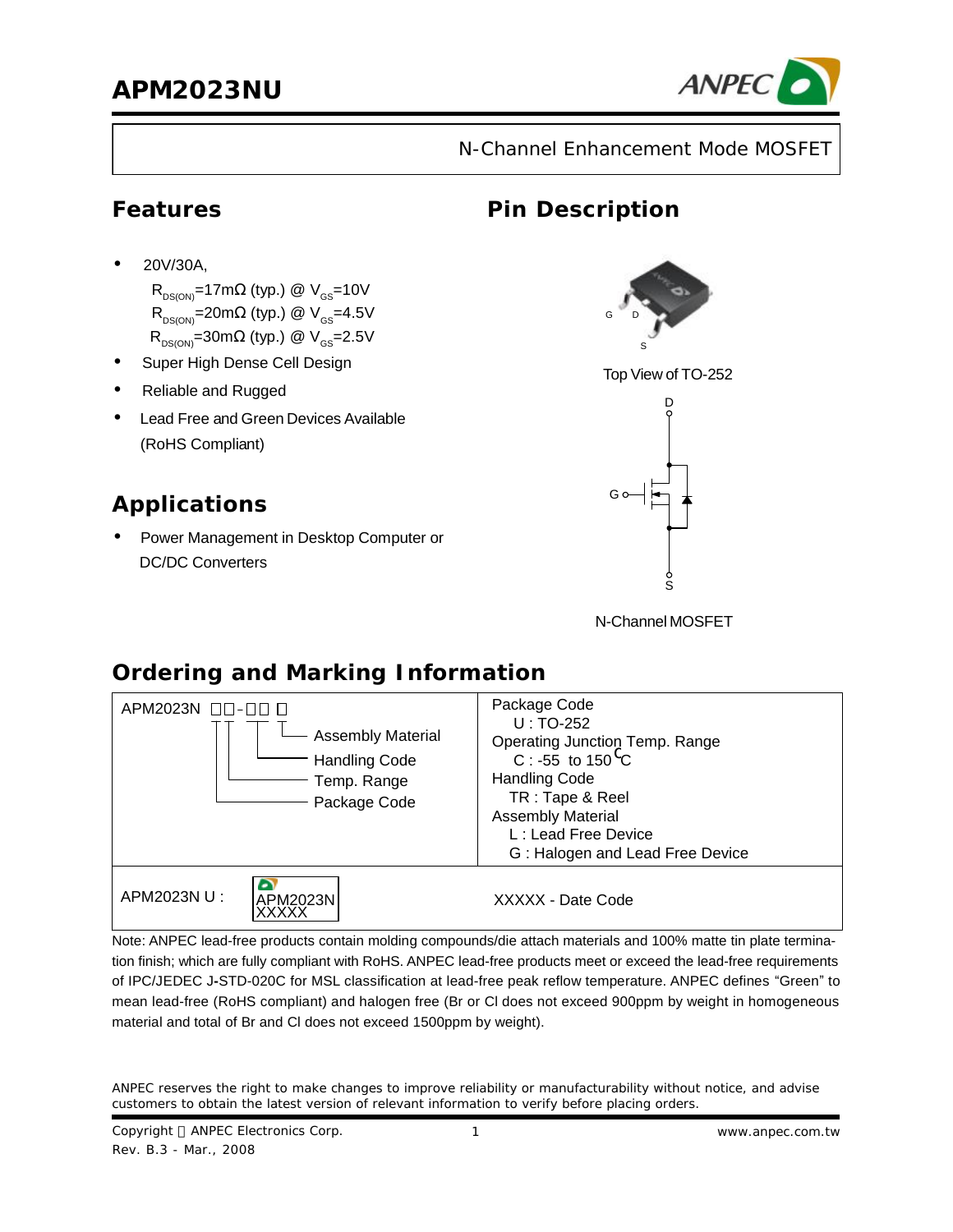

# **Absolute Maximum Ratings**

| <b>Symbol</b>                     | <b>Parameter</b>                                | Rating                                 | Unit           |             |  |
|-----------------------------------|-------------------------------------------------|----------------------------------------|----------------|-------------|--|
|                                   | Common Ratings (TA=25°C Unless Otherwise Noted) |                                        |                |             |  |
| V <sub>DSS</sub>                  | Drain-Source Voltage                            | 20                                     | V              |             |  |
| $V_{GSS}$                         | Gate-Source Voltage                             |                                        | ±12            |             |  |
| $T_{J}$                           | Maximum Junction Temperature                    |                                        | 150            | $^{\circ}C$ |  |
| T <sub>STG</sub>                  | Storage Temperature Range                       | -55 to 150                             | $^{\circ}C$    |             |  |
| $I_{\rm S}$                       | Diode Continuous Forward Current                | $T_c = 25$ °C                          | $\overline{2}$ | A           |  |
| <b>Mounted on Large Heat Sink</b> |                                                 |                                        |                |             |  |
| $I_{DP}$                          |                                                 | $T_C = 25$ °C                          | 100            | A           |  |
|                                   | 300µs Pulse Drain Current Tested                | $T_c = 100^{\circ}C$                   | 75             |             |  |
|                                   |                                                 | $T_c = 25$ °C                          | $30*$          |             |  |
| $I_{\mathsf{D}}$                  | <b>Continuous Drain Current</b>                 | $T_c = 100^{\circ}C$                   | 20             | A           |  |
|                                   |                                                 | $T_c = 25^{\circ}C$                    | 50             |             |  |
| $P_D$                             | <b>Maximum Power Dissipation</b>                | $T_c = 100^{\circ}C$                   | 20             | W           |  |
| $R_{\theta$ JC                    | <b>Thermal Resistance-Junction to Case</b>      | 2.5                                    | $\degree$ C/W  |             |  |
|                                   | Mounted on PCB of 1in <sup>2</sup> Pad Area     |                                        |                |             |  |
|                                   |                                                 | $T_A = 25^\circ C$                     | 100            | A           |  |
| $I_{DP}$                          | 300µs Pulse Drain Current Tested                | $T_A = 100^{\circ}C$                   | 75             |             |  |
|                                   | <b>Continuous Drain Current</b>                 | $T_A = 25$ °C                          | 9              | A           |  |
| $I_{\text{D}}$                    |                                                 | $T_A = 100^{\circ}C$                   | 6              |             |  |
|                                   |                                                 | $T_A = 25^\circ C$                     | 2.5            |             |  |
| $P_D$                             | Maximum Power Dissipation                       | $T_A = 100^{\circ}C$                   | 1              | W           |  |
| $R_{\theta JA}$                   | <b>Thermal Resistance-Junction to Ambient</b>   |                                        | 50             | °C/W        |  |
|                                   | <b>Mounted on PCB of Minimum Footprint</b>      |                                        |                |             |  |
|                                   |                                                 | $T_A = 25$ °C                          | 100            | A           |  |
| $I_{DP}$                          | 300µs Pulse Drain Current Tested                | $T_A = 100^{\circ}C$                   | 75             |             |  |
|                                   |                                                 | $T_A = 25^{\circ}$ C                   | 7              |             |  |
| $I_D$                             | <b>Continuous Drain Current</b>                 | $T_A = 100^{\circ}C$                   | 5              | Α           |  |
|                                   |                                                 | $T_A = 25$ °C                          | 1.6            |             |  |
| $P_D$                             | Maximum Power Dissipation                       | $T_A = 100^{\circ}C$                   | 0.6            | W           |  |
| $R_{\theta JA}$                   |                                                 | Thermal Resistance-Junction to Ambient |                |             |  |

Note:

\* Current limited by bond wire.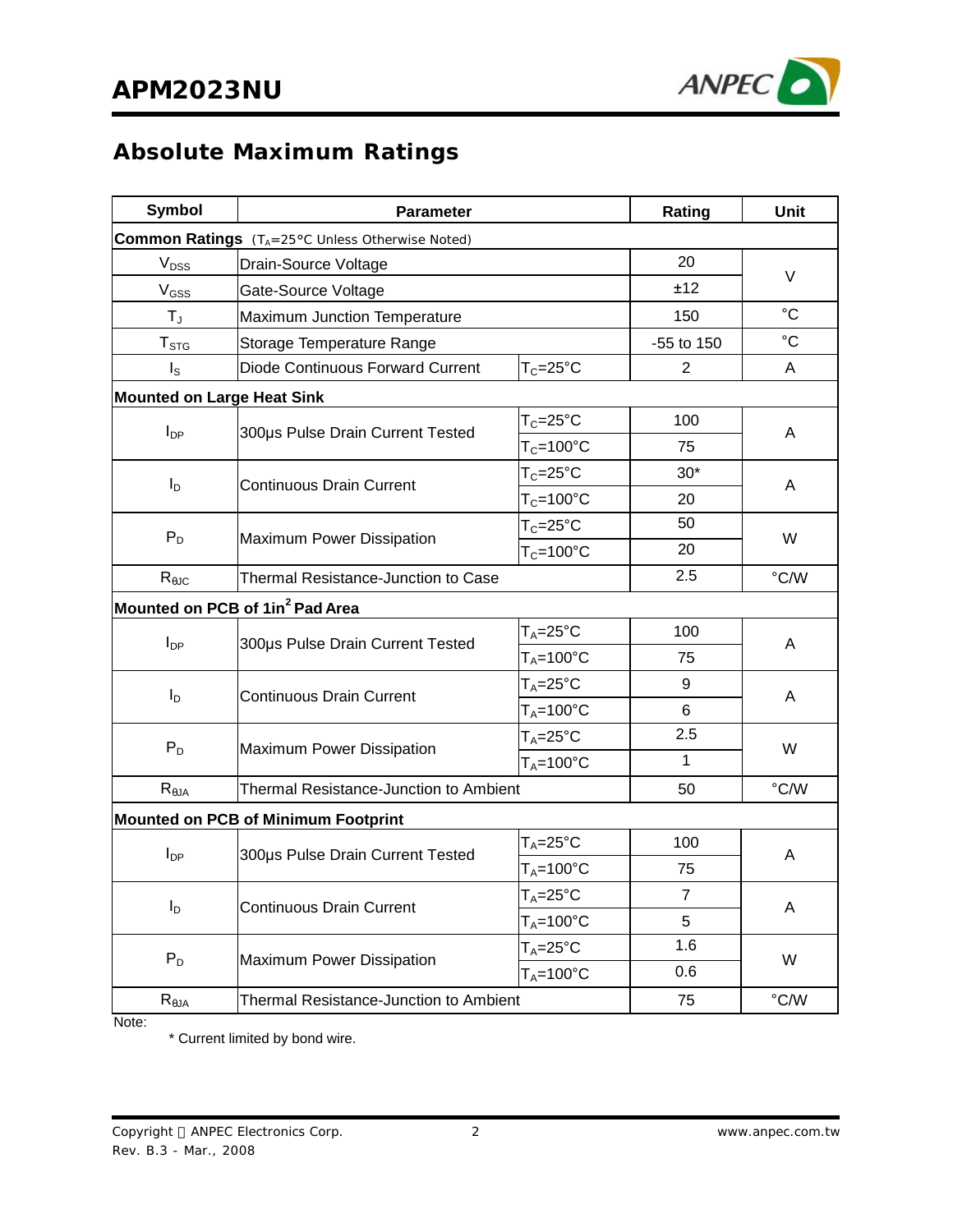

#### **Electrical Characteristics** (T<sub>A</sub> = 25°C unless otherwise noted)

| Symbol                  | <b>Parameter</b>                         | <b>Test Condition</b>                                                          | <b>APM2023NU</b> |      |      | <b>Unit</b> |
|-------------------------|------------------------------------------|--------------------------------------------------------------------------------|------------------|------|------|-------------|
|                         |                                          |                                                                                | Min.             | Typ. | Max. |             |
|                         | <b>Static Characteristics</b>            |                                                                                |                  |      |      |             |
| BV <sub>DSS</sub>       | Drain-Source Breakdown Voltage           | $V_{GS}$ =0V, $I_{DS}$ =250 $\mu$ A                                            | 20               |      |      | $\vee$      |
| $I_{DSS}$               | Zero Gate Voltage Drain Current          | $V_{DS}$ =16V, $V_{GS}$ =0V                                                    |                  |      | 1    | μA          |
| $V_{GS(th)}$            | Gate Threshold Voltage                   | V <sub>DS</sub> =V <sub>GS</sub> , I <sub>DS</sub> =250µA                      | 0.45             | 0.7  | 1    | $\vee$      |
| l <sub>GSS</sub>        | Gate Leakage Current                     | $V_{GS}$ = $\pm$ 10V, $V_{DS}$ =0V                                             |                  |      | ±100 | nA          |
|                         |                                          | $V_{GS}$ =10V, $I_{DS}$ =12.8A                                                 |                  | 17   | 20   |             |
| $R_{DS(ON)}^{\qquad a}$ | Drain-Source On-state Resistance         | V <sub>GS</sub> =4.5V, I <sub>DS</sub> =12.8A                                  |                  | 20   | 23   | $m\Omega$   |
|                         |                                          | $V_{GS} = 2.5V$ , $I_{DS} = 6.6A$                                              |                  | 30   | 40   |             |
|                         | <b>Diode Characteristics</b>             |                                                                                |                  |      |      |             |
| $V_{SD}^{\quad a}$      | Diode Forward Voltage                    | $I_{SD} = 0.5A$ , $V_{GS} = 0V$                                                |                  | 0.8  | 1.3  | V           |
|                         | Dynamic Characteristics <sup>b</sup>     |                                                                                |                  |      |      |             |
| R <sub>G</sub>          | <b>Gate Resistance</b>                   | $V_{GS}$ =0V, $V_{DS}$ =0V, F=1MHz                                             |                  | 1.2  |      | $\Omega$    |
| $C_{iss}$               | Input Capacitance                        | $V_{GS} = 0V$ ,                                                                |                  | 450  |      |             |
| $C_{\text{oss}}$        | <b>Output Capacitance</b>                | $V_{DS} = 15V$ ,                                                               |                  | 100  |      | рF          |
| $C_{\text{rss}}$        | Reverse Transfer Capacitance             | Frequency=1.0MHz                                                               |                  | 60   |      |             |
| $t_{d(ON)}$             | Turn-on Delay Time                       |                                                                                |                  | 25   | 47   |             |
| $T_{\rm r}$             | Turn-on Rise Time                        | $V_{DD}$ =10V, R <sub>L</sub> =10 $\Omega$ ,<br>$I_{DS}$ =1A, $V_{GEN}$ =4.5V, |                  | 21   | 42   |             |
| $t_{d(OFF)}$            | <b>Turn-off Delay Time</b>               | $R_G = 6\Omega$                                                                |                  | 65   | 120  | ns          |
| $T_f$                   | Turn-off Fall Time                       |                                                                                |                  | 35   | 65   |             |
|                         | Gate Charge Characteristics <sup>b</sup> |                                                                                |                  |      |      |             |
| $Q_{\alpha}$            | <b>Total Gate Charge</b>                 |                                                                                |                  | 15   | 18   |             |
| $Q_{gs}$                | Gate-Source Charge                       | $V_{DS}$ =10V, $V_{GS}$ =4.5V,<br>$I_{DS} = 12.8A$                             |                  | 5.4  |      | nC          |
| $Q_{gd}$                | Gate-Drain Charge                        |                                                                                |                  | 3    |      |             |

Notes:

a : Pulse test ; pulse width≤300μs, duty cycle≤2%.

b : Guaranteed by design, not subject to production testing.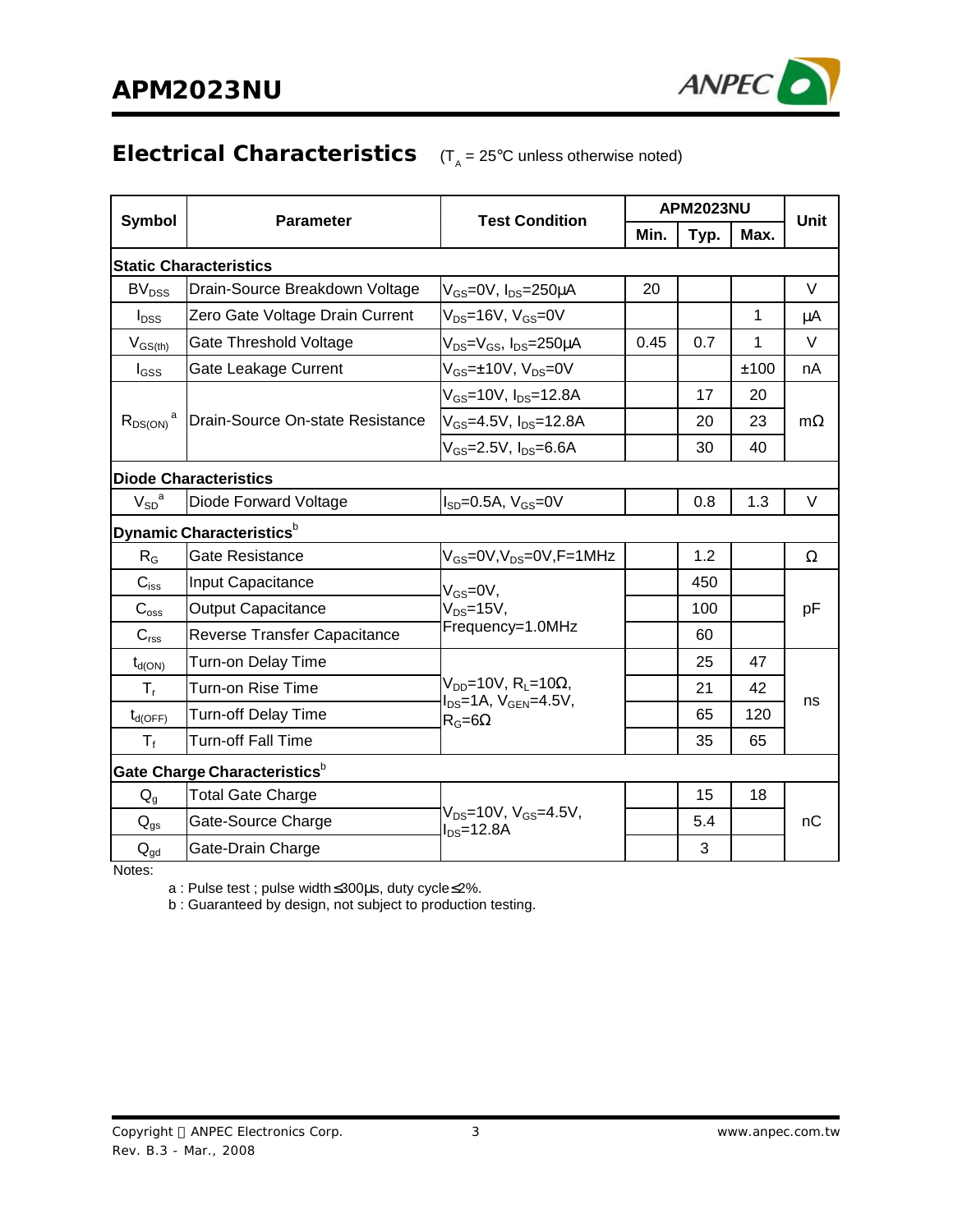

# **Typical Characteristics**





**Drain Current**



**Thermal Transient Impedance**



Copyright © ANPEC Electronics Corp. Rev. B.3 - Mar., 2008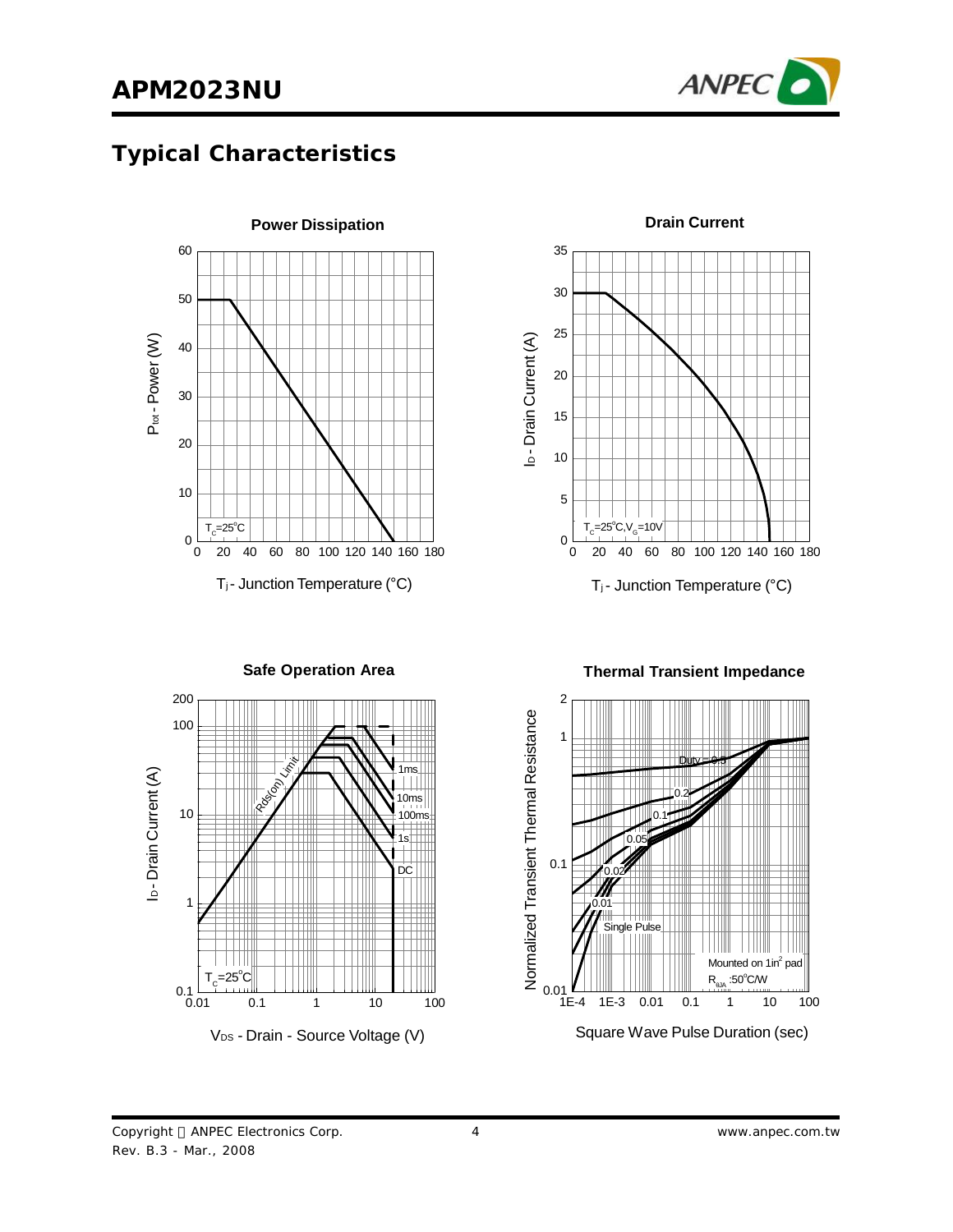

# **Typical Characteristics (Cont.)**



R<sub>DS(ON)</sub> - On - R esistance (m 0 5 10 15 20 25 30  $0\frac{L}{0}$ 5 10 15 20 25 30 35 40 45  $V_{\text{GS}}$ =10V  $V_{\text{GS}}$ =4.5 $V$  $V_{\text{ce}}$ =2.5V

Ω)

50

**Drain-Source On Resistance**



**Transfer Characteristics** 30 25 b-Drain Current (A) ID - Drain Current (A) 20 15  $T = 125^{\circ}$ C 10  $T = -55^{\circ}$ C  $T = 25^\circ \text{C}$ 5  $0.0$ 0.0 0.5 1.0 1.5 2.0 2.5 3.0 V<sub>GS</sub> - Gate - Source Voltage (V)

**Gate Threshold Voltage**

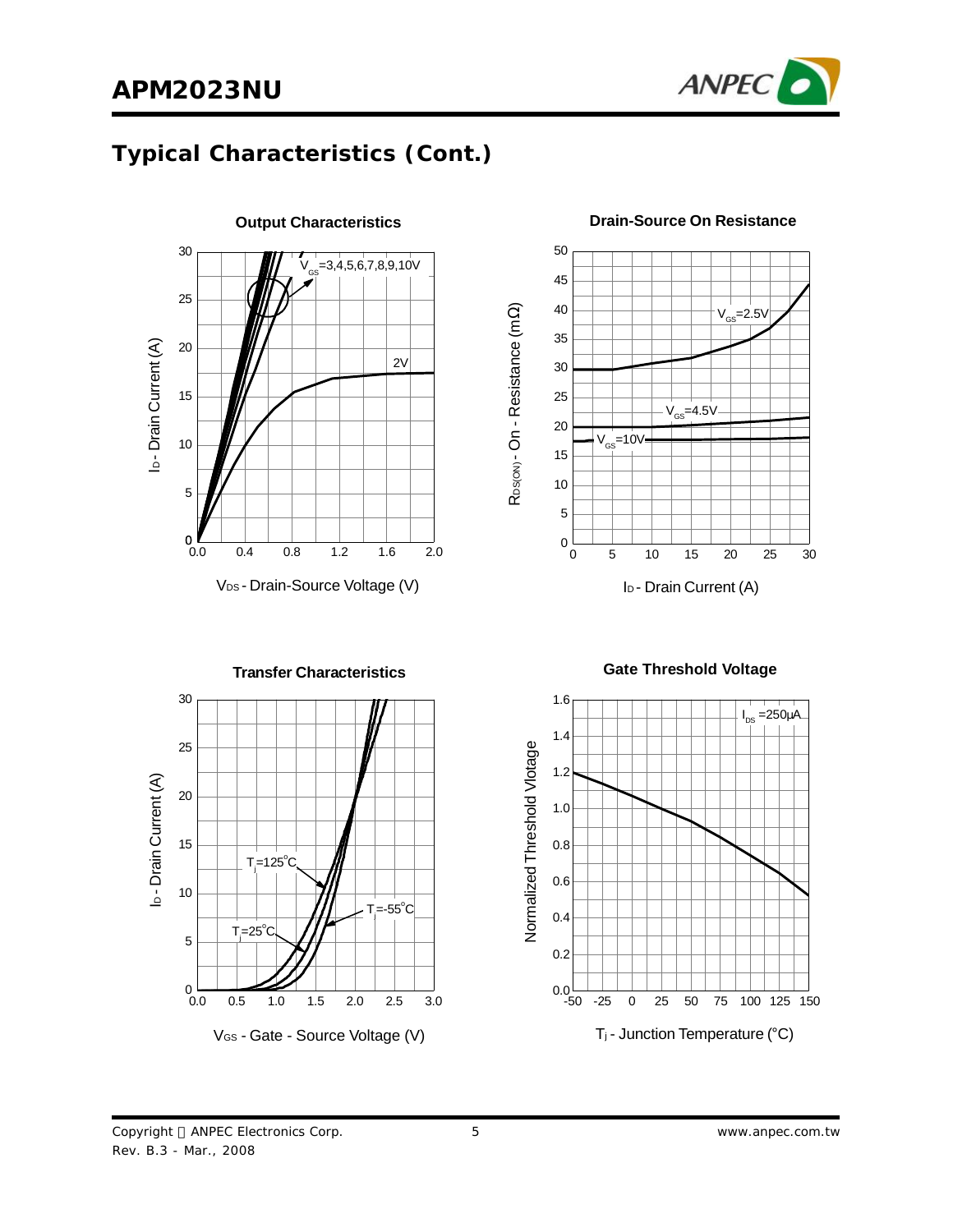

# **Typical Characteristics (Cont.)**



**Drain-Source On Resistance**





**Capacitance Gate Charge** 

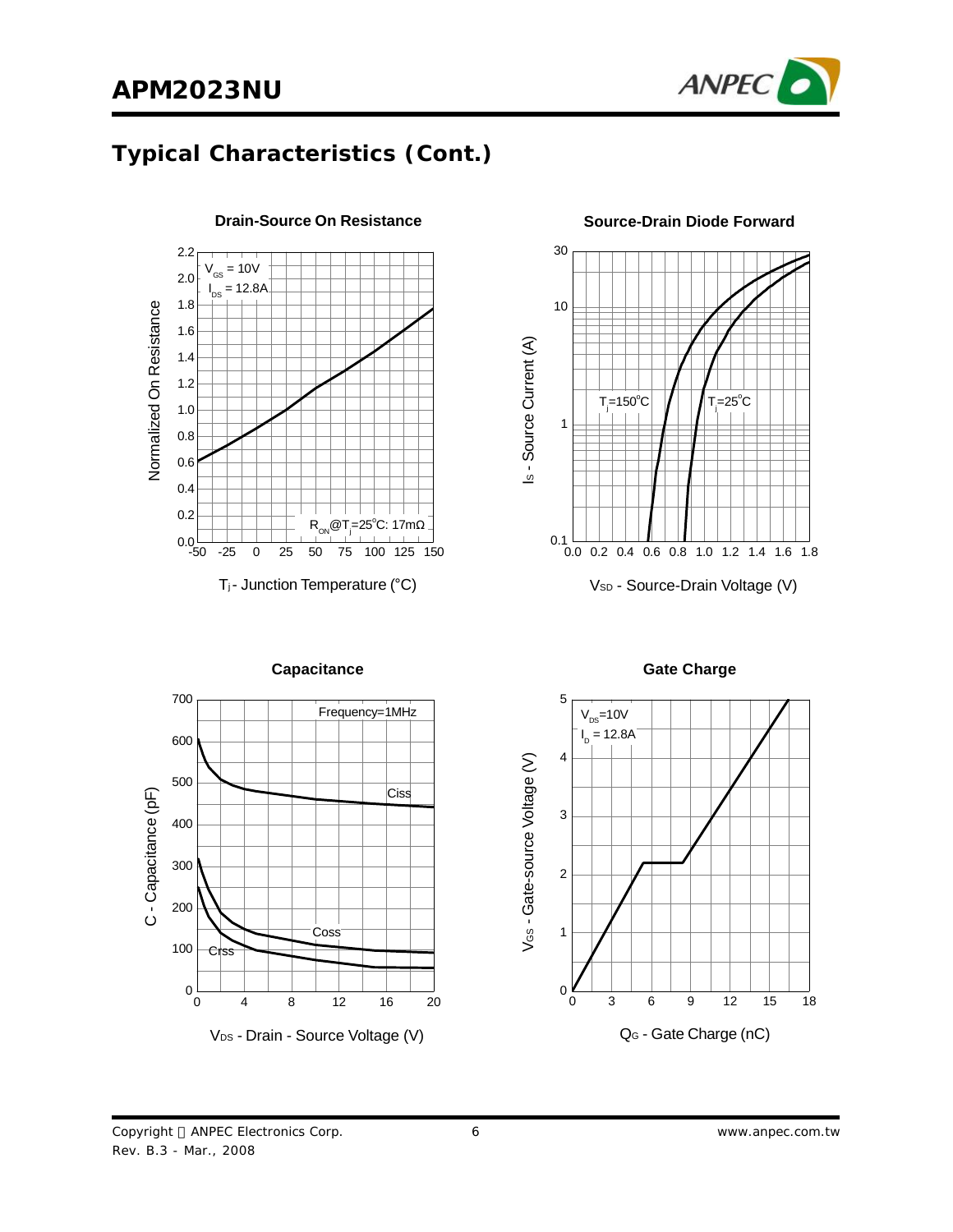

# **Avalanche Test Circuit and Waveforms**



**Switching Time Test Circuit and Waveforms**

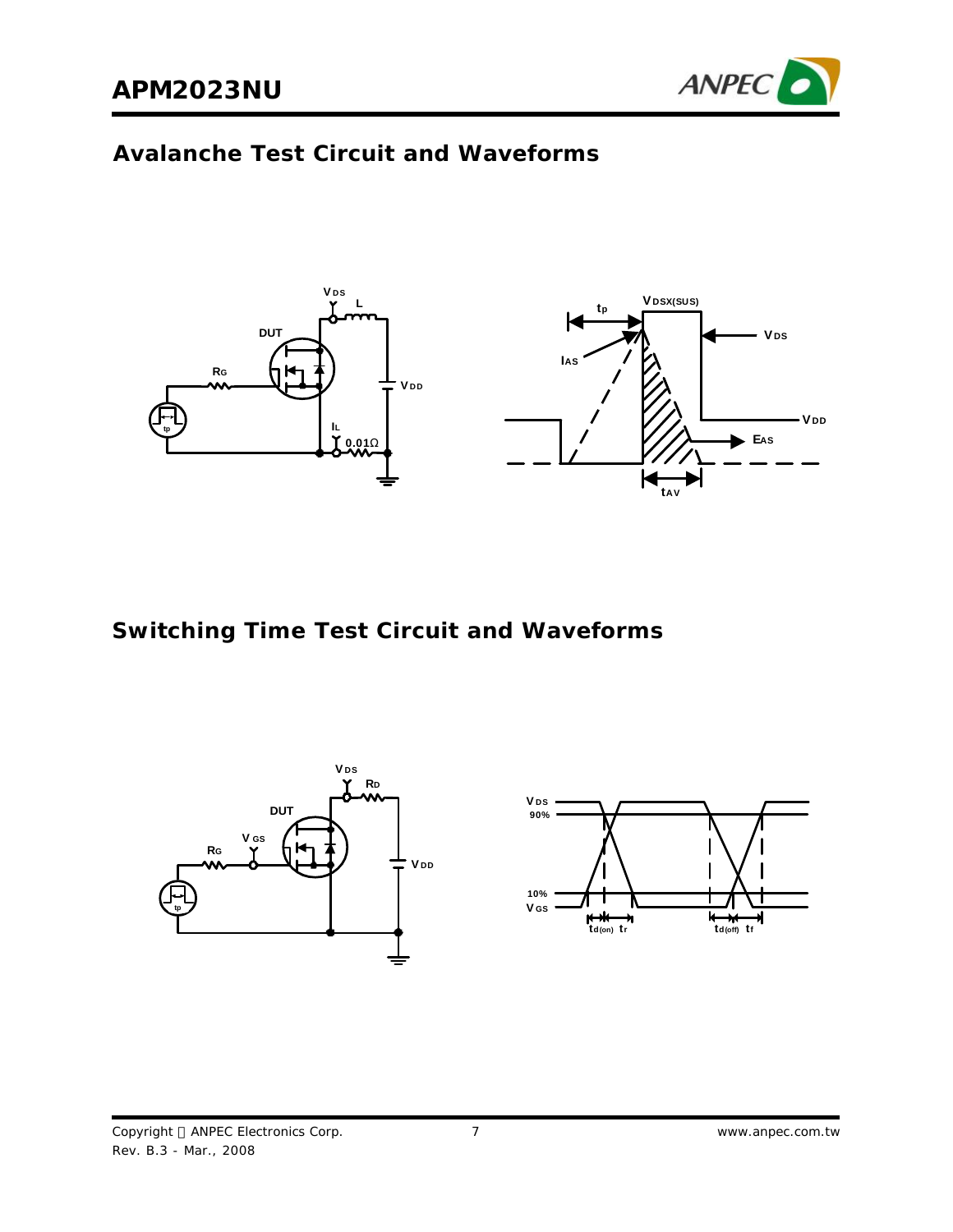

# **Package Information**

**TO-252**



|                |                    |             | <b>TO-252</b> |               |
|----------------|--------------------|-------------|---------------|---------------|
| <b>LOm⊠≺∾</b>  | <b>MILLIMETERS</b> |             |               | <b>INCHES</b> |
|                | MIN.               | MAX.        | MIN.          | MAX.          |
| A              | 2.18               | 2.39        | 0.086         | 0.094         |
| A <sub>1</sub> |                    | 0.13        |               | 0.005         |
| b              | 0.50               | 0.89        | 0.020         | 0.035         |
| b <sub>3</sub> | 4.95               | 5.46        | 0.195         | 0.215         |
| C              | 0.46               | 0.61        | 0.018         | 0.024         |
| c2             | 0.46               | 0.89        | 0.018         | 0.035         |
| D              | 5.33               | 6.22        | 0.210         | 0.245         |
| D <sub>1</sub> | 4.57               | 6.00        | 0.180         | 0.235         |
| E              | 6.35               | 6.73        | 0.250         | 0.265         |
| E1             | 3.81               | 6.00        | 0.150         | 0.235         |
| e              | 2.29 BSC           |             |               | 0.090 BSC     |
| н              | 9.40               | 10.41       | 0.370         | 0.410         |
| L              | 0.90               | 1.78        | 0.035         | 0.070         |
| L <sub>3</sub> | 0.89               | 2.03        | 0.035         | 0.080         |
| L4             |                    | 1.02        |               | 0.040         |
| θ              | $0^{\circ}$        | $8^{\circ}$ | $0^{\circ}$   | $8^{\circ}$   |

Note : Follow JEDEC TO-252 .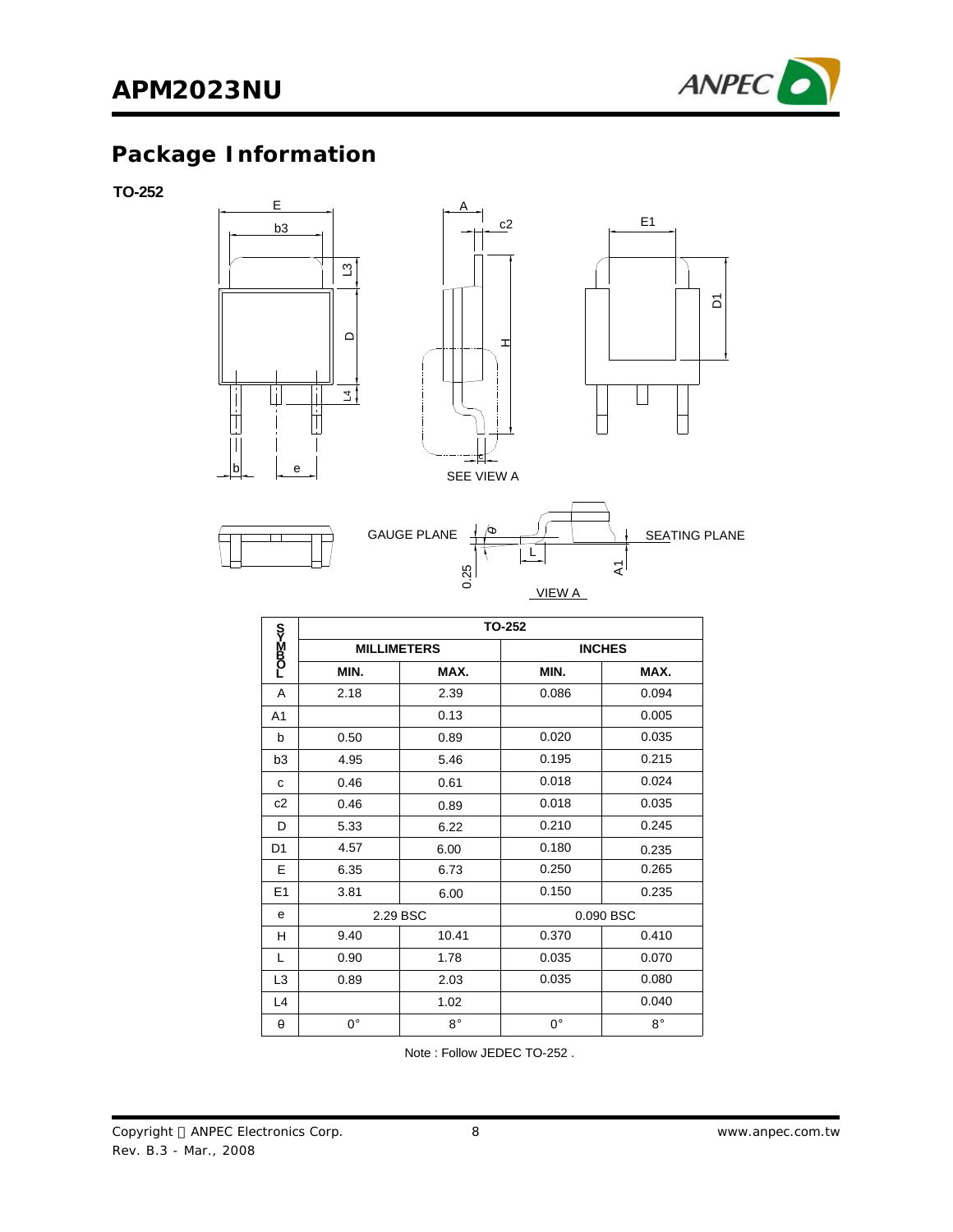

# **Carrier Tape & Reel Dimensions**



| <b>Application</b> | A              | н              | Т1             |                                    |                | D                       | W  | E <sub>1</sub>                          |                |
|--------------------|----------------|----------------|----------------|------------------------------------|----------------|-------------------------|----|-----------------------------------------|----------------|
|                    | 330.0±2.00     | 50 MIN.        | -0.00          | 16.4+2.00   13.0+0.50  <br>$-0.20$ | 1.5 MIN.       |                         |    | 20.2 MIN. 16.0±0.30 1.75±0.10 7.50±0.05 |                |
| <b>TO-252</b>      | P <sub>0</sub> | P <sub>1</sub> | P <sub>2</sub> | D <sub>0</sub>                     | D <sub>1</sub> |                         | A0 | B <sub>0</sub>                          | K <sub>0</sub> |
|                    | $4.0 \pm 0.10$ | $8.0 \pm 0.10$ | $2.0 \pm 0.05$ | $1.5 + 0.10$<br>$-0.00$            | 1.5 MIN.       | $0.6 + 0.00$<br>$-0.40$ |    | 6.80±0.20 10.40±0.20 2.50±0.20          |                |

(mm)

# **Devices Per Unit**

| Package <b>i</b><br>™vpe | Jnit                 | ы<br>w |
|--------------------------|----------------------|--------|
| <b>D</b>                 | Reel<br>≙י<br>$\sim$ | .50C   |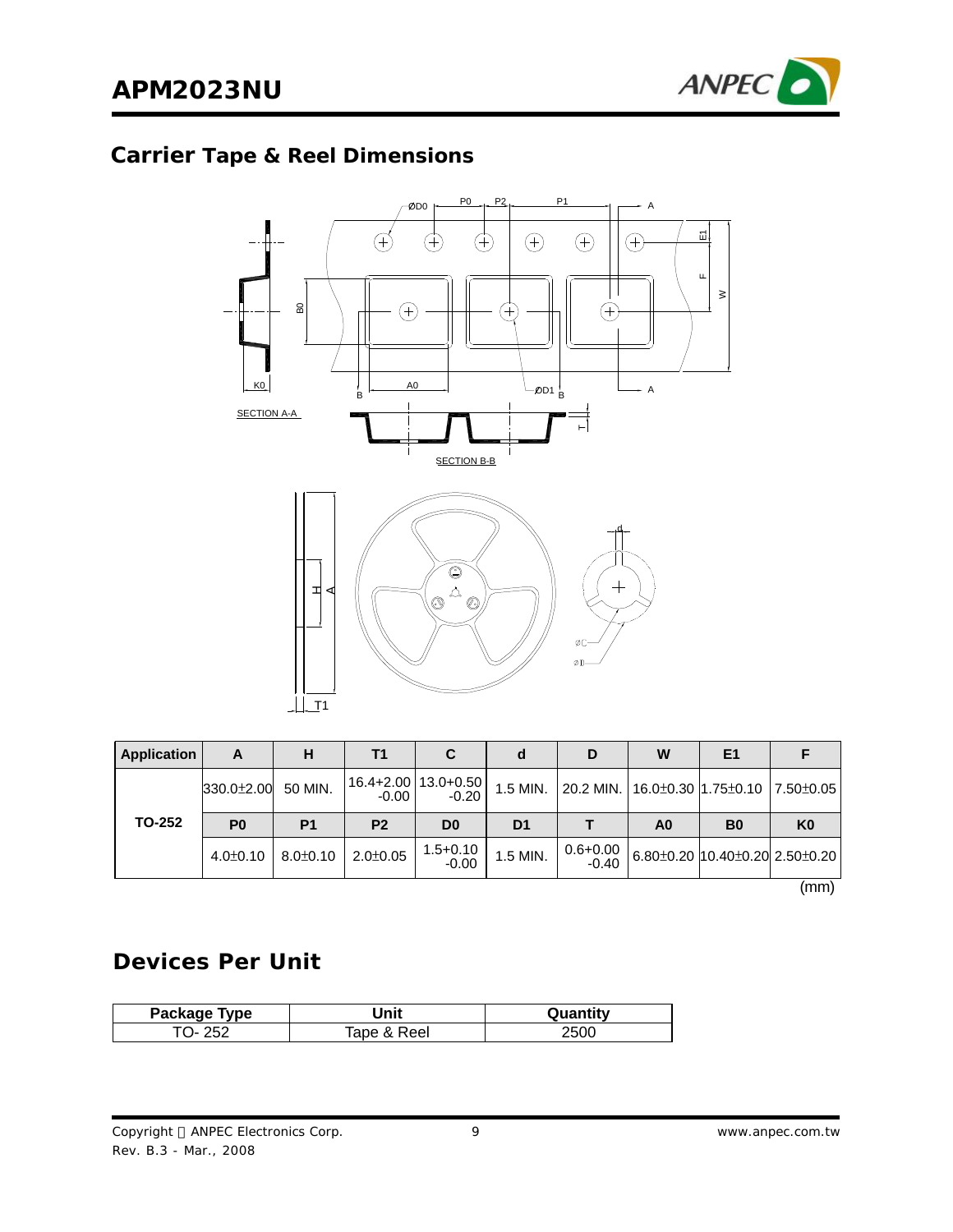

#### **Reflow Condition (IR/Convection or VPR Reflow)**



# **Reliability Test Program**

| <b>Test item</b>      | Method               | <b>Description</b>              |
|-----------------------|----------------------|---------------------------------|
| <b>ISOLDERABILITY</b> | IMIL-STD-883D-2003   | $1245^{\circ}$ C. 5 sec         |
| <b>IHOLT</b>          | IMIL-STD-883D-1005.7 | 11000 Hrs Bias @125 $\degree$ C |
| <b>PCT</b>            | UESD-22-B. A102      | 168 Hrs, 100%RH, 121℃           |
| <b>TST</b>            | IMIL-STD-883D-1011.9 | l-65°C~150°C, 200 Cycles        |

# **Classification Reflow Profiles**

| <b>Profile Feature</b>                                                                        | <b>Sn-Pb Eutectic Assembly</b>                       | <b>Pb-Free Assembly</b>                              |  |  |
|-----------------------------------------------------------------------------------------------|------------------------------------------------------|------------------------------------------------------|--|--|
| Average ramp-up rate<br>$(TL$ to $TP)$                                                        | 3°C/second max.                                      | 3°C/second max.                                      |  |  |
| Preheat<br>- Temperature Min (Tsmin)<br>- Temperature Max (Tsmax)<br>- Time (min to max) (ts) | $100^{\circ}$ C<br>$150^{\circ}$ C<br>60-120 seconds | $150^{\circ}$ C<br>$200^{\circ}$ C<br>60-180 seconds |  |  |
| Time maintained above:<br>- Temperature $(T_L)$<br>- Time $(t_L)$                             | $183^\circ C$<br>60-150 seconds                      | $217^{\circ}$ C<br>60-150 seconds                    |  |  |
| Peak/Classification Temperature (Tp)                                                          | See table 1                                          | See table 2                                          |  |  |
| Time within $5^{\circ}$ C of actual<br>Peak Temperature (tp)                                  | 10-30 seconds                                        | 20-40 seconds                                        |  |  |
| Ramp-down Rate                                                                                | 6°C/second max.                                      | $6^{\circ}$ C/second max.                            |  |  |
| Time 25°C to Peak Temperature                                                                 | 6 minutes max.                                       | 8 minutes max.                                       |  |  |
| Note: All temperatures refer to topside of the package. Measured on the body surface.         |                                                      |                                                      |  |  |